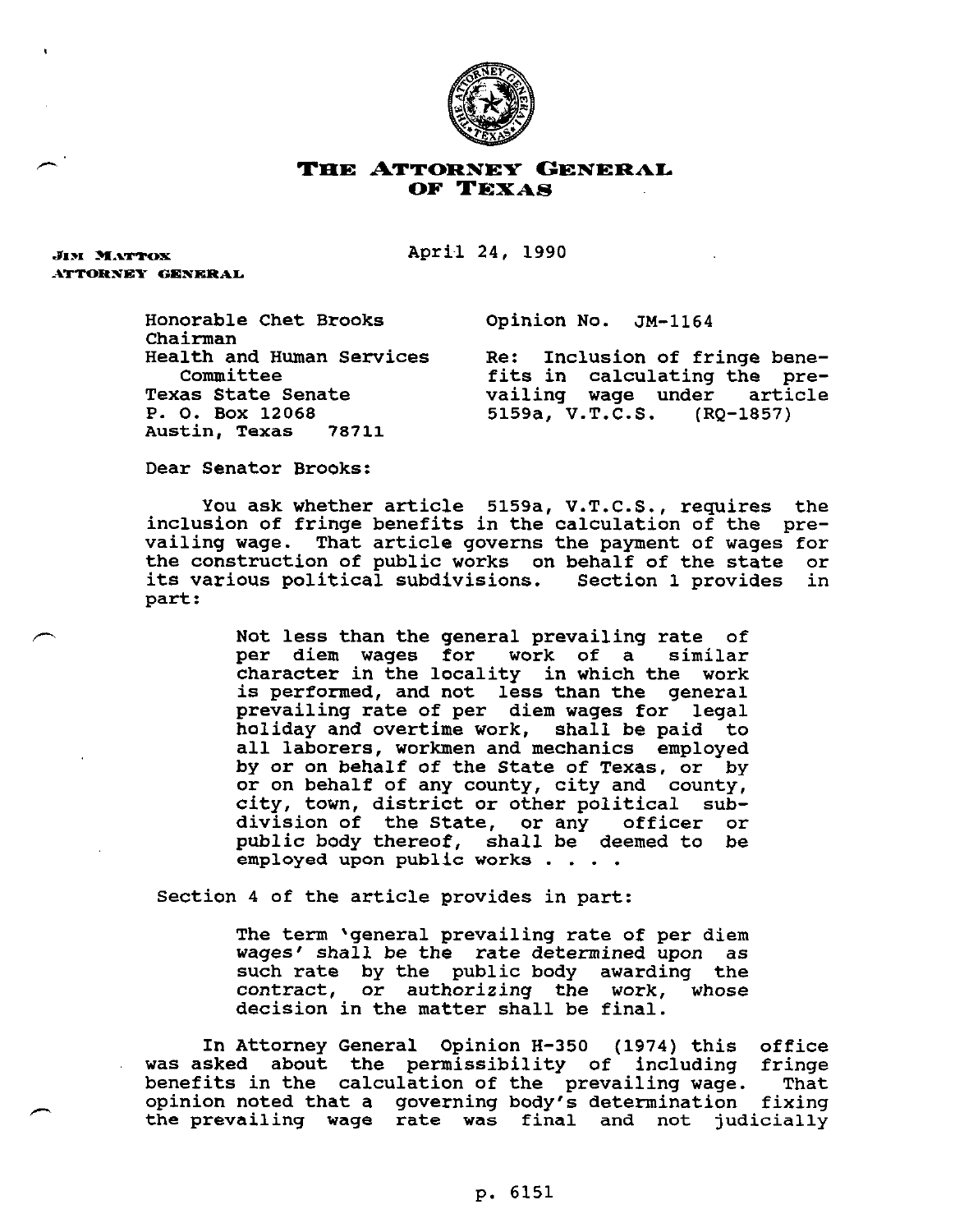**reviewable. See Texas Hiahwav Comm'n v. El Paso Blda. & -1 cost . 234 S.W.2d 857 (Tex. 1950). The opinion concluded that 'a public body had discretion under the statute to consider fringe benefits in determining a prevailing wage rate.** 

**You ask us to modify the holding of Attorney General Opinion H-350 and to construe the statute to require the inclusion of the value of fringe benefits in the determination of the prevailing wage rate. you tell us that this request is prompted by the current practice of the University of Texas System to no longer include fringe benefits in its wage table calculations for its construction contracts in given localities.** 

**In its response to your request, the University of Texas** System **indicates that in those areas where union contractors represented the prevailing work force in a given locality, its wage tables included fringe benefits, because the payment of fringe benefits is not prevailing practice in those areas. In those areas where open-shop work represents the prevailing work force, we understand that the University System's wage tables do not include fringe benefits. Thus, the University** System's **wage tables appear to reflect the prevailing practice in a given locality.1 Consequently, your question does not accurately describe the practice as described by the University of Texas System.** 

**In our opinion, the inclusion of the value of fringe benefits in a governmental body's determination of the prevailing wage must be a matter for the governmental body. If the entity determines that wages in a given locality for**  similar **work** typically **include fringe benefits, that factor should be considered in the calculation. It would be inconsistent, in our opinion, to read the statute as requiring the inclusion of fringe benefits when the prevailing practice in the locality is otherwise. As indicated in the brief filed by the University of Texas System, the inclusion of fringe benefits in such a locality would compel the contracting authority to pay wages at a rate that is higher than the prevailing rate.** 

**We note that several attempts to amend article 5159a to expressly include fringe benefits have been unsuccessful.2** 

**2. Legislation introduced in the 63rd, 64th, and 68th (Footnote Continued)** 

<sup>1.</sup> **We accept the University System's description as accurate, because this is a factual matter not appropriately determined in the opinion process.**